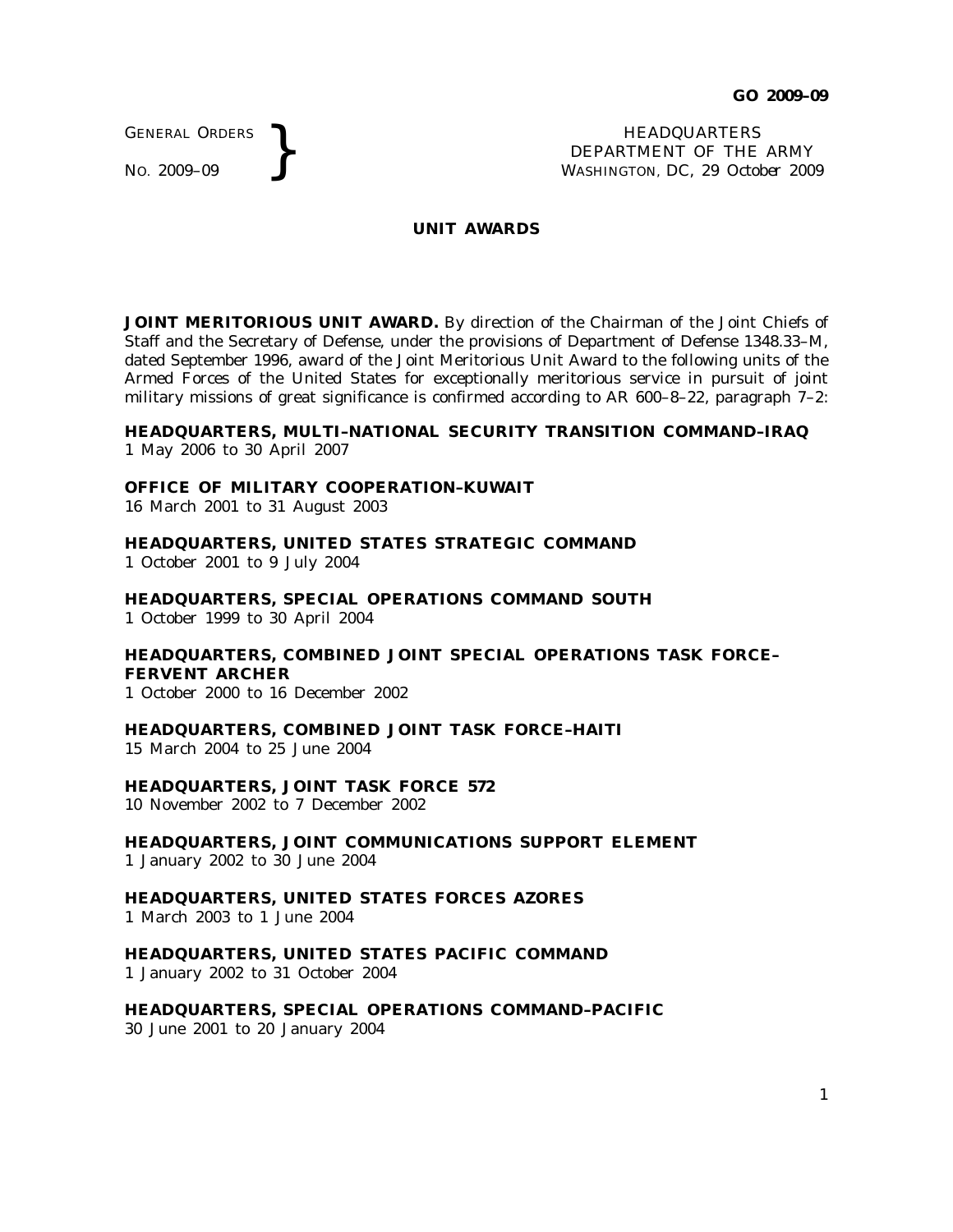#### **JOINT FORCE HEADQUARTERS HOMELAND SECURITY**

1 February 2002 to 31 January 2004

#### **THE JOINT STAFF**

11 September 2001 to 11 September 2003 (to include the following assigned or attached units)

OFFICE OF THE CHAIRMAN OF THE JOINT CHIEFS OF STAFF DEFENSE INTELLIGENCE AGENCY/J-2

**USEUCOM BALKANS NATIONAL SUPPORT ELEMENT** 15 May 2003 to 15 May 2004

**JOINT AREA SUPPORT GROUP–CENTRAL**

1 July 2007 to 28 February 2008

**HEADQUARTERS, COMBINED JOINT TASK FORCE TROY**

17 December 2005 to 7 December 2006 8 December 2006 to 7 February 2008

**HEADQUARTERS, MULTI–NATIONAL FORCE–IRAQ**

17 December 2006 to 17 December 2007

**HEADQUARTERS, UNITED STATES CENTRAL COMMAND** 1 January 2006 to 1 March 2008

**OFFICE OF MILITARY COOPERATION, YEMEN**

1 July 2007 to 1 July 2008

**OFFICE OF MILITARY COOPERATION, EGYPT**

1 July 2005 to 29 February 2008

# **HEADQUARTERS, COMBINED JOINT SPECIAL OPERATIONS TASK FORCE–AFGHANISTAN**

1 April 2007 to 1 November 2007

**HEADQUARTERS, JOINT PSYCHOLOGICAL OPERATIONS TASK FORCE** 1 October 2006 to 1 November 2007

**HEADQUARTERS, JOINT CONTRACTING COMMAND–IRAQ/AFGHANISTAN** 1 January 2007 to 31 December 2007

**HEADQUARTERS, COMBINED JOINT SPECIAL OPERATIONS TASK FORCE–AFGHANISTAN** 2 September 2006 to 31 March 2007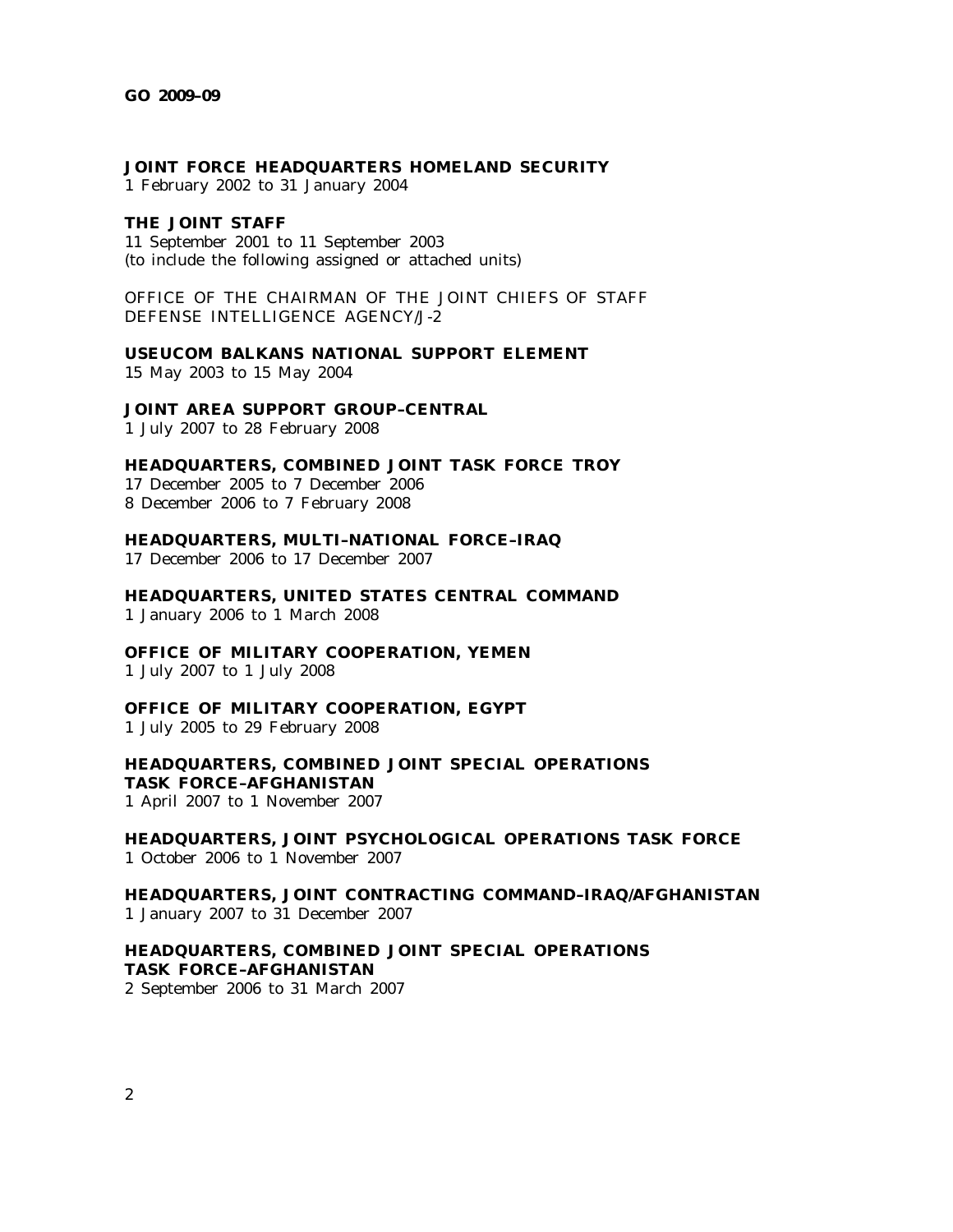# UNITED STATES CENTRAL COMMAND DEPLOYMENT AND DISTRIBUTION **OPERATIONS CENTER**

16 January 2004 to 1 July 2008

# **HEADQUARTERS, COMBINED JOINT TASK FORCE PHOENIX**

24 May 2007 to 26 April 2008

# **HEADQUARTERS, COMBINED SECURITY TRANSITION COMMAND–AFGHANISTAN**

2 February 2007 to 31 January 2008

## **HEADQUARTERS, COMBINED JOINT TASK FORCE–76**

22 February 2006 to 2 February 2007

**HEADQUARTERS, SPECIAL OPERATIONS COMMAND KOREA** 1 May 2004 to 31 March 2008

## **JOINT AREA SUPPORT GROUP–CENTRAL**

29 February 2008 to 1 October 2008

#### **HEADQUARTERS, IRAQ ASSISTANCE GROUP**

16 May 2007 to 15 May 2008

**HEADQUARTERS, SPECIAL OPERATIONS COMMAND SOUTH**

1 September 2006 to 2 July 2008

**HEADQUARTERS, UNITED STATES MILITARY TRAINING MISSION, SAUDI ARABIA** 16 March 2006 to 2 April 2008

**HEADQUARTERS, COMBINED JOINT TASK FORCE UNIT–HORN OF AFRICA** 1 April 2006 to 31 March 2008

**HEADQUARTERS, COMBINED TASK FORCE–FERVENT ARCHER** 1 May 2006 to 1 March 2008 (to include the following assigned or attached unit)

THE UNITED STATES NATIONAL INTELLIGENCE CELL–SARAJEVO

## **HEADQUARTERS, UNITED STATES EUROPEAN COMMAND**

1 January 2007 to 30 September 2008 (to include the following assigned or attached units)

HEADQUARTERS, SPECIAL OPERATIONS COMMAND EUROPE INTELLIGENCE DIRECTORATE (J-2) HEADQUARTERS, USEUCOM SHAPE SURVEY SECTION SPASAC DIVISION JOINT ANALYSIS CENTER STANDING JOINT FORCE HEADQUARTERS PROTECTIVE SERVICES DETACHMENT